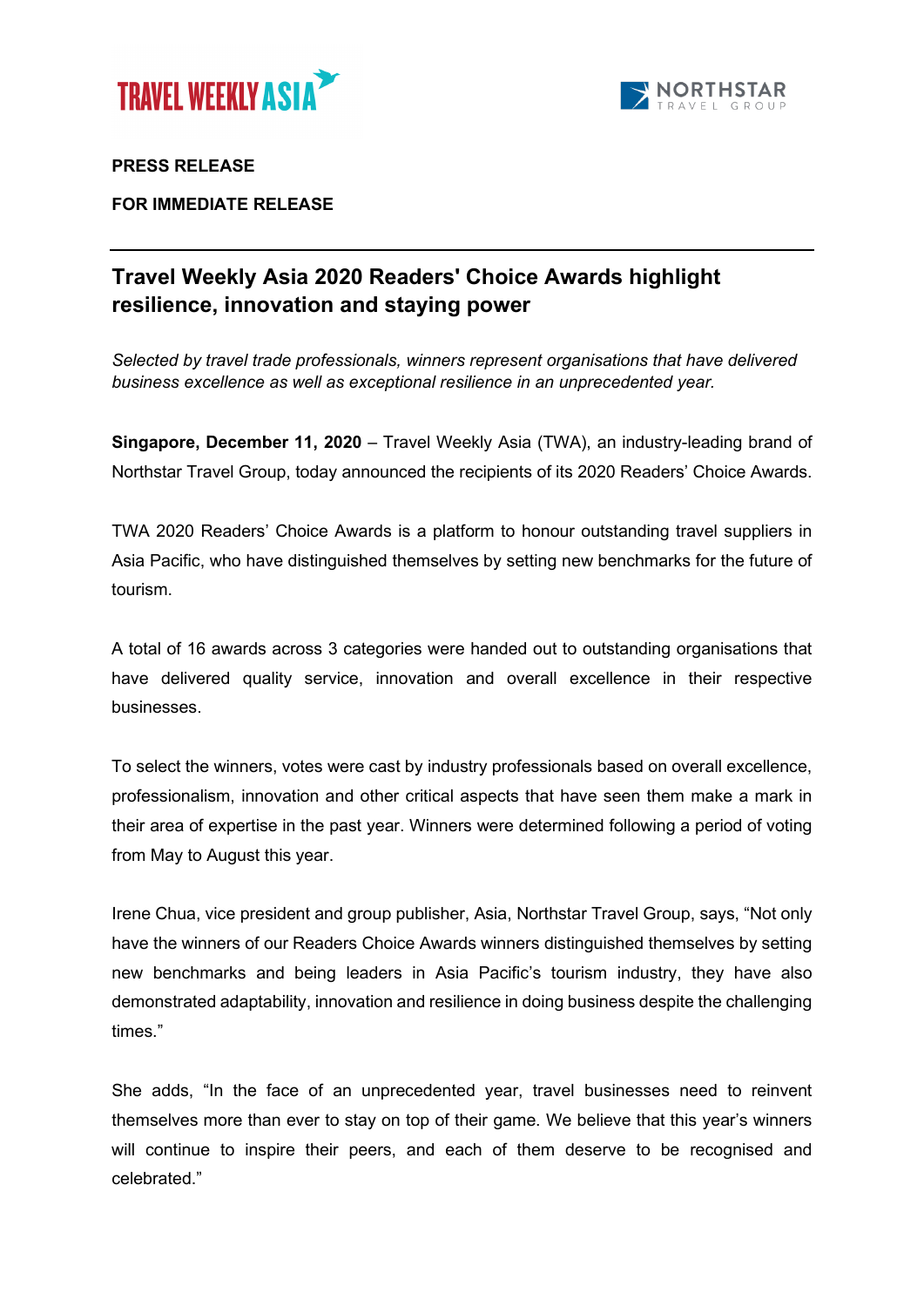



Winners were feted at a virtual ceremony on December 11.

The winners of the Travel Weekly Asia 2020 Readers' Choice Awards are:



## **HOTEL**

| <b>Best Hotel - Asia Pacific</b>                    | Raffles Hotel Singapore      |
|-----------------------------------------------------|------------------------------|
| <b>Best International Hotel Chain</b>               | Marriott International       |
| <b>Best Regional Hotel Chain</b>                    | Pan Pacific Hotels Group     |
| <b>Best Midscale Hotel Chain</b>                    | <b>BWH Hotel Group</b>       |
| <b>Best Luxury Hotel - Asia Pacific</b>             | Mandarin Oriental, Singapore |
| Best Upscale Hotel - Asia Pacific                   | Mandarin Orchard Singapore   |
| Best Midscale Hotel - Asia Pacific                  | Dorsett Singapore            |
| <b>Best New Hotel - Asia Pacific</b>                | The Outpost Hotel Sentosa    |
| <b>Best Independent Hotel</b>                       | One Farrer Hotel             |
| <b>Best Integrated Resort - Asia Pacific</b>        | Resorts World Sentosa        |
| <b>Best Serviced Residence Group - Asia Pacific</b> | The Ascott Limited           |

#### **CRUISE**

**Best Cruise Terminal** Marina Bay Cruise Centre Singapore

#### **DESTINATION**

| <b>Best Asia Destination Marketing</b>        | Macao Government Tourism Office |
|-----------------------------------------------|---------------------------------|
| <b>Best Island Destination - Asia Pacific</b> | Maldives                        |
| <b>Best Dive Destination - Asia Pacific</b>   | Indonesia                       |
| <b>Best World Heritage Site</b>               | Angkor Wat                      |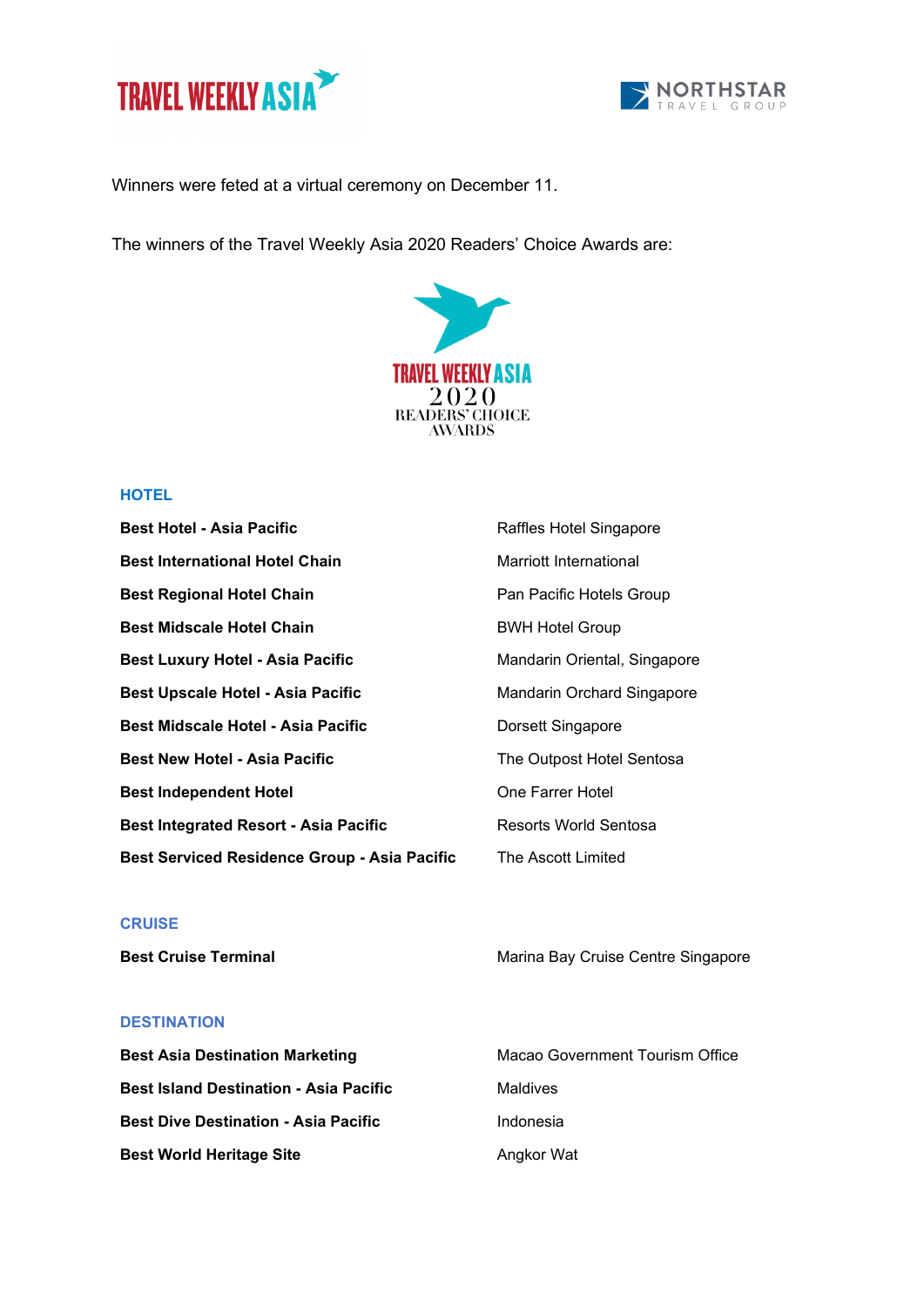



**Media Contact: Melanie Ong** Manager Marketing and Events, Northstar Travel Group Email: [Melanie.Ong@ntmllc.com](mailto:Melanie.Ong@ntmllc.com) | Tel: +65 6801 0458